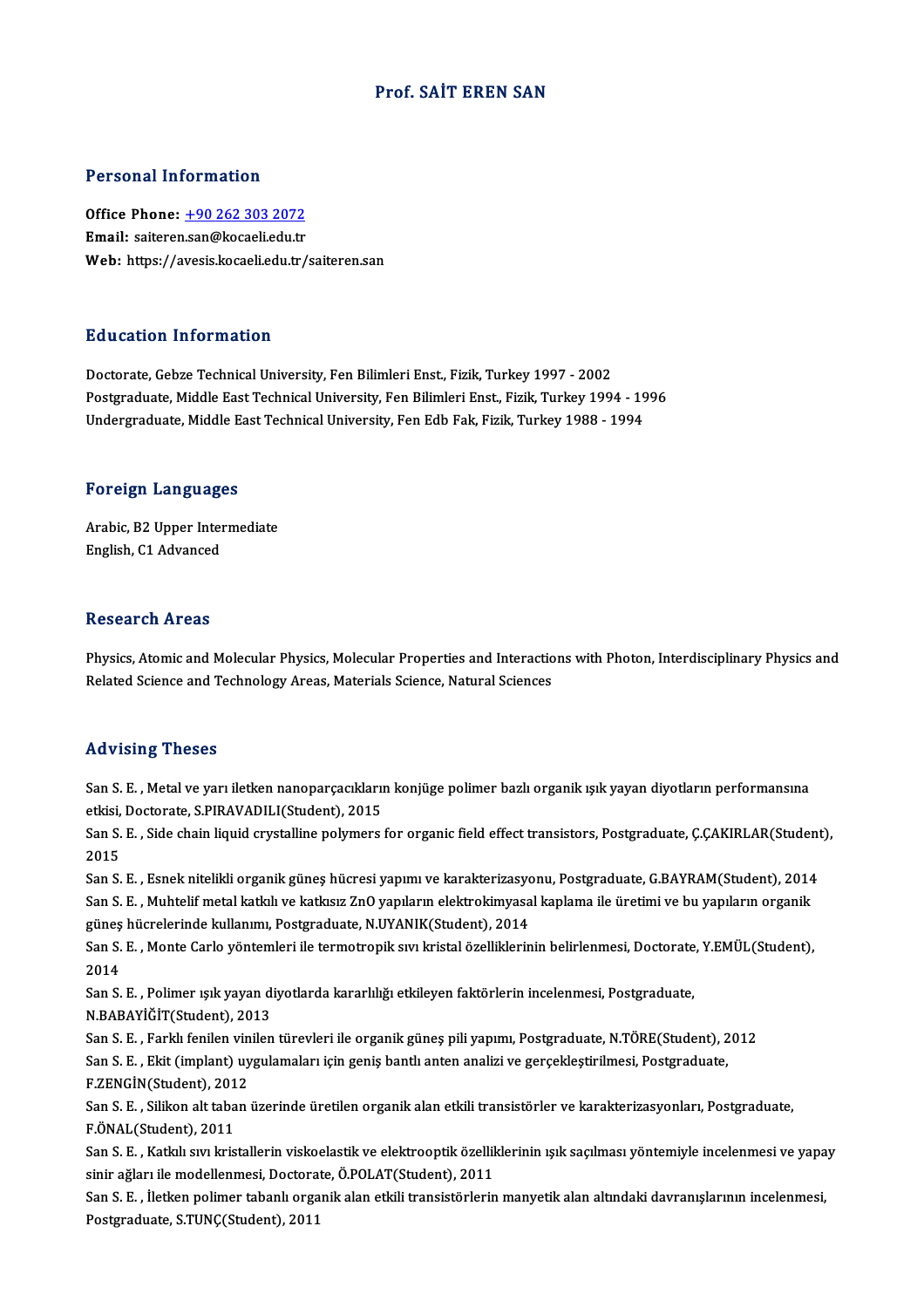San S. E. , Organik güneş pillerinin oksijen ortamından yalıtılmasının çalışma ömürlerine etkisinin incelenmesi,<br>Pestsraduata B.TUČBA(Student), 2011 San S. E. , Organik güneş pillerinin oksije<br>Postgraduate, B.TUĞBA(Student), 2011<br>San S. E., Ötatik sabit nakta yanımı ve ka San S. E. , Organik güneş pillerinin oksijen ortamından yalıtılmasının çalışma ömürlerine etki:<br>Postgraduate, B.TUĞBA(Student), 2011<br>San S. E. , Ötetik sabit nokta yapımı ve karakterizasyonu, Doctorate, A.DİRİL(Student), 2

Postgraduate, B.TUĞBA(Student), 2011<br>San S. E. , Ötetik sabit nokta yapımı ve karakterizasyonu, Doctorate, A.DİRİL(Student), 2010<br>San S. E. , Fulleren ve azo boya katkılı nematik sıvı kristal sistemlerde dielektrik ve opti San S. E. , Ötetik sabit nokta yapımı ve karakterizasyonu, Doctorate, A.DİRİL(Student), 2010<br>San S. E. , Fulleren ve azo boya katkılı nematik sıvı kristal sistemlerde dielektrik ve optik spektroskopi yöntemleri ile<br>molekül San S. E. , Fulleren ve azo boya katkılı nematik sıvı kristal sistemlerde dielektrik ve optik spektroskopi yöntemleri ile<br>moleküler durulma zamanlarının ve kırılma indisi değişimlerinin incelenmesi, Doctorate, M.OKUTAN(Stu moleküler durulma zamanlarının ve kırılma indisi değişin<br>San S. E. , Açık-döngü ve kapalı-döngü interferometrik fib<br>karakterizasyonu, Doctorate, O.ÇELİKEL(Student), 2008<br>San S. E., Age beva ve fullaren(C60) katlalı nematik San S. E. , Açık-döngü ve kapalı-döngü interferometrik fiber optik jiroskop (İFOJ) prototipinin tasarımı ve optoelektror<br>karakterizasyonu, Doctorate, O.ÇELİKEL(Student), 2008<br>San S. E. , Azo boya ve fulleren(C60) katkılı n

karakterizasyonu, Doctorate, O.ÇELİKEL(Student), 2008<br>San S. E. , Azo boya ve fulleren(C60) katkılı nematik sıvı kristallerin elektro-optik özelliklerinin incelenmesi, Doctorate,<br>O.KÖYSAL(Student), 2007 San S. E. , Azo boya ve fulleren(C60) katkılı nematik sıvı kristallerin elektro-optik özelliklerinin incelenmesi, Doctorate,<br>O.KÖYSAL(Student), 2007<br>San S. E. , Nematik sıvı kristallerin karbon nanotüplerin yönleniminde ku

O.KÖYSAL(Student), 2007<br>San S. E. , Nematik sıvı kristallerin karbon nanotüplerin yönleniminde kullanılması, Postgradua<br>San S. E. , Reaktör esaslı pozitron demeti ve mikro analiz, Doctorate, S.ÖVÜNÇ(Student), 2005

# san S. E. , Reaktor esasti pozitron demed ve mikro analiz, Doctorate, S.Ov UNÇ(Student), 2005<br>Articles Published in Journals That Entered SCI, SSCI and AHCI Indexes

- The Fublished in Journals That Entered SCI, SSCI<br>I. Dielectric properties of boron-doped PDMS composites<br>Herem A Kanadesan B OKUTAN M SANS E COSKUNE M I. Dielectric properties of boron-doped PDMS composites<br>Hezam A., Karadogan B., OKUTAN M., SAN S. E., COŞKUN F. M. Dielectric properties of boron-doped PDMS composites<br>Hezam A., Karadogan B., OKUTAN M., SAN S. E. , COŞKUN F. M.<br>BULLETIN OF MATERIALS SCIENCE, vol.44, no.3, 2021 (Journal Indexed in SCI)<br>Febrisation and investigation of B
- II. Fabrication and investigation of P3HT:PCBM bulk heterojunction based organic field effect<br>transistors using dielectric layers of PMMA:Ta2O5 nanocomposites BULLETIN OF MATERIALS SCIENCE, vol.44, no.3, 2021 (Journal Indexed in St<br>Fabrication and investigation of P3HT:PCBM bulk heterojunction ba<br>transistors using dielectric layers of PMMA:Ta2O5 nanocomposites<br>Canimlaybay B. Kos Fabrication and investigation of P3HT:PCBM bulk heterojunction based org<br>transistors using dielectric layers of PMMA:Ta2O5 nanocomposites<br>Canimkurbey B., Kosemen Z. A. , Cakirlar C., San S. E. , Yasin M., Berber S., Koseme transistors using dielectric layers of PMMA:Ta2O5 nanocomposites<br>Canimkurbey B., Kosemen Z. A. , Cakirlar C., San S. E. , Yasin M., Berber S., Kosemen A.<br>MICROELECTRONIC ENGINEERING, vol.180, pp.65-70, 2017 (Journal Indexe Canimkurbey B., Kosemen Z. A., Cakirlar C., San S. E., Yasin M., Berber S., Kosemen A.<br>MICROELECTRONIC ENGINEERING, vol.180, pp.65-70, 2017 (Journal Indexed in SCI)<br>III. Fabrication and Characterization of P3HT:MR:PCBM Ble
- MICROELECTRONIC ENGINEERING, vol.180, pp.65-70, 2017<br>Fabrication and Characterization of P3HT:MR:PCBM<br>Tauqeer T., Yasin M., San S. E. , Rahman H. U. , Karimov K. S.<br>JOURNAL OF NANOELECTRONICS AND OPTOELECTRONICS Fabrication and Characterization of P3HT:MR:PCBM Blend Based Organic Phototransistor<br>Tauqeer T., Yasin M., San S. E. , Rahman H. U. , Karimov K. S.<br>JOURNAL OF NANOELECTRONICS AND OPTOELECTRONICS, vol.12, no.1, pp.22-27, 20 Tauqeer T., Yasin M., San S. E. , Rahman H. U. , Karimov K. S.<br>JOURNAL OF NANOELECTRONICS AND OPTOELECTRONICS, vol.12, no.1, pp.22-27, 2017 (Journal Indexed in SCI)<br>IV. Effect of intrinsic polymer properties on the photo s
- JOURNAI<br>Effect o<br>OFETs)<br><sup>Kosomor</sup> IV. Effect of intrinsic polymer properties on the photo sensitive organic field-effect transistors (Photo-<br>OFETs)<br>Kosemen Z. A. , Kosemen A., Ozturk S., Canimkurbey B., San S. E. , Yerli Y., Tunc A. V.

MICROELECTRONIC ENGINEERING, vol.161, pp.36-42, 2016 (Journal Indexed in SCI) Kosemen Z. A., Kosemen A., Ozturk S., Canimkurbey B., San S. E., Yerli Y., Tunc A. V.<br>MICROELECTRONIC ENGINEERING, vol.161, pp.36-42, 2016 (Journal Indexed in SCI)<br>V. Fe doped TiO2 thin film as electron selective layer for

Kosemen A., Kosemen Z. A. , Canimkubey B., Erkovan M., Basarir F., San S. E. , Ornek O., Tunc A. V.<br>SOLAR ENERGY, vol.132, pp.511-517, 2016 (Journal Indexed in SCI) Fe doped TiO2 thin film as electron selective layer for invert<br>Kosemen A., Kosemen Z. A. , Canimkubey B., Erkovan M., Basarir F., S.<br>SOLAR ENERGY, vol.132, pp.511-517, 2016 (Journal Indexed in SCI)<br>A novel BL ED apobitectu Kosemen A., Kosemen Z. A. , Canimkubey B., Erkovan M., Basarir F., San S. E. , Ornek O., Tunc A. V.<br>SOLAR ENERGY, vol.132, pp.511-517, 2016 (Journal Indexed in SCI)<br>VI. A novel PLED architecture containing biologically syn

# SOLAR ENER<br>A novel PLE<br>silver layer<br>Mugur S B A novel PLED architecture containing biologically synthesized gold na<br>silver layer<br>Mucur S. P. ,TEKİN E., San S. E. , Duygulu O., Ozturk H. U. , Utkan G., Denizci A. A.<br>OPTICAL MATERIALS vol.47, pp.297,292,2915 (Journal In

silver layer<br>Mucur S. P. , TEKİN E., San S. E. , Duygulu O., Ozturk H. U. , Utkan G., Denizo<br>OPTICAL MATERIALS, vol.47, pp.297-303, 2015 (Journal Indexed in SCI)<br>Synthosis and electrical characterization of Cranhone Oxide Mucur S. P., TEKİN E., San S. E., Duygulu O., Ozturk H. U., Utkan G., Denizci.<br>OPTICAL MATERIALS, vol.47, pp.297-303, 2015 (Journal Indexed in SCI)<br>VII. Synthesis and electrical characterization of Graphene Oxide films<br>VAS

- Synthesis and electrical characterization of Graphene Oxide films<br>YASIN M., TAUQEER T., ZAIDI S. M. H., San S. E., MAHMOOD A., Kose M. E., Canimkurbey B., OKUTAN M. THIN SOLID FILMS, vol.590, pp.118-123, 2015 (Journal Indexed in SCI) YASIN M., TAUQEER T., ZAIDI S. M. H., San S. E., MAHMOOD A., Kose M. E., Canimkurbey B., OKUT<br>THIN SOLID FILMS, vol.590, pp.118-123, 2015 (Journal Indexed in SCI)<br>VIII. PENTACENE-BASED ORGANIC THIN FILM TRANSISTOR WITH SIO
- THIN SOLID FILMS, vol.590, pp.118-123<br>**PENTACENE-BASED ORGANIC THIN**<br>Demir A., Bagci S., San S. E., Dogruyol Z.<br>SUREACE REVIEW AND LETTERS, vol.33 PENTACENE-BASED ORGANIC THIN FILM TRANSISTOR WITH S102 G.<br>Demir A., Bagci S., San S. E. , Dogruyol Z.<br>SURFACE REVIEW AND LETTERS, vol.22, no.3, 2015 (Journal Indexed in SCI)<br>A sempare of electrical share staristics in Al/p Demir A., Bagci S., San S. E. , Dogruyol Z.<br>SURFACE REVIEW AND LETTERS, vol.22, no.3, 2015 (Journal Indexed in SCI)<br>IX. A compare of electrical characteristics in Al/p-Si (MS) and Al/C20H12/p-Si (MPS) type diodes using<br>sur
- SURFACE REVIEW AND LETTERS, vol.22, no.3, 2015 (Journal Indexed in SCI)<br>A compare of electrical characteristics in Al/p-Si (MS) and Al/C20H<br>current-voltage (I-V) and capacitance-voltage (C-V) measurements<br>Fillen C. Zeymak A compare of electrical characteris<br>current-voltage (I-V) and capacitar<br>Bilkan C., Zeyrek S., San S. E. , Altindal S.<br>MATERIALS SCIENCE IN SEMICONDUCT current-voltage (I-V) and capacitance-voltage (C-V) measurements<br>Bilkan C., Zeyrek S., San S. E. , Altindal S.<br>MATERIALS SCIENCE IN SEMICONDUCTOR PROCESSING, vol.32, pp.137-144, 2015 (Journal Indexed in SCI)<br>Electrochemica Bilkan C., Zeyrek S., San S. E., Altindal S.<br>MATERIALS SCIENCE IN SEMICONDUCTOR PROCESSING, vo<br>X. Electrochemical Growth of Pd Doped ZnO Nanorods<br>Keseman A. Keseman Z. A. Orturk S. KU NG N. San S. E., 7
- MATERIALS SCIENCE IN SEMICONDUCTOR PROCESSING, vol.32, pp.1<br>Electrochemical Growth of Pd Doped ZnO Nanorods<br>Kosemen A., Kosemen Z. A. , Ozturk S., KILINÇ N., San S. E. , Tunc A. V.<br>JOUPMAL OF THE ELECTROCHEMICAL SOCIETY, v Electrochemical Growth of Pd Doped ZnO Nanorods<br>Kosemen A., Kosemen Z. A. , Ozturk S., KILINÇ N., San S. E. , Tunc A. V.<br>JOURNAL OF THE ELECTROCHEMICAL SOCIETY, vol.162, no.4, 2015 (Journal Indexed in SCI)<br>Polymon Eullenen Kosemen A., Kosemen Z. A. , Ozturk S., KILINÇ N., San S. E. , Tunc A. V.<br>JOURNAL OF THE ELECTROCHEMICAL SOCIETY, vol.162, no.4, 2015 (Journal Indexed in SCI)<br>XI. Polymer-Fullerene Bulk Heterojunction-Based Strain-Sensitive
- JOURNAL O<br><mark>Polymer-F</mark><br>Transistor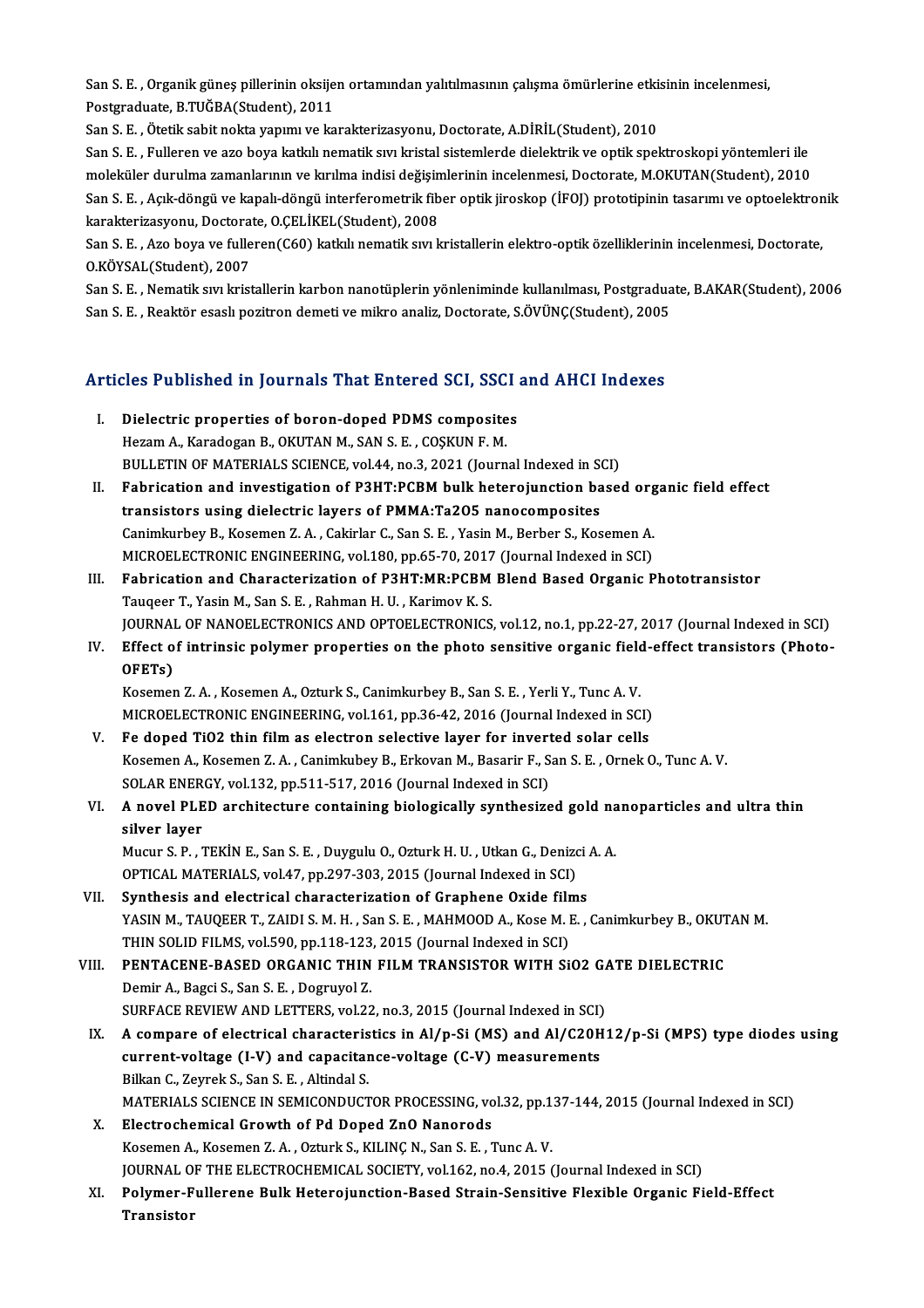|        | Yasin M., TAUQEER T., Rahman H. U., Karimov K. S., San S. E., Tunc A. V.                                              |
|--------|-----------------------------------------------------------------------------------------------------------------------|
|        | ARABIAN JOURNAL FOR SCIENCE AND ENGINEERING, vol.40, no.1, pp.257-262, 2015 (Journal Indexed in SCI)                  |
| XII.   | P3HT:PCBM blend based photo organic field effect transistor                                                           |
|        | Yasin M., TAUQEER T., Karimov K. S., San S. E., Kosemen A., Yerli Y., Tunc A. V.                                      |
|        | MICROELECTRONIC ENGINEERING, vol.130, pp.13-17, 2014 (Journal Indexed in SCI)                                         |
| XIII.  | Investigating electro-optical properties of a nematic liquid crystal cell with planar anchoring                       |
|        | boundary condition for various thicknesses: A Monte Carlo study                                                       |
|        | Emul Y., Polat O., San S. E., Kayacan O., Özbek H.                                                                    |
|        | OPTICAL MATERIALS, vol.36, no.8, pp.1373-1377, 2014 (Journal Indexed in SCI)                                          |
| XIV.   | Enhancing the Device Performance of a Blue Light-Emitting Copolymer Using CdSe/ZnS Quantum<br>Dots                    |
|        | Mucur S. P., Lenkeit D., Kanelidis I., San S. E., Holder E., Tekin E.                                                 |
|        | JOURNAL OF POLYMER SCIENCE PART B-POLYMER PHYSICS, vol.52, no.2, pp.147-156, 2014 (Journal Indexed in<br>SCI)         |
| XV.    | Electrical and dielectric properties of Al/p-Si and Al/perylene/p-Si type diodes in a wide frequency                  |
|        | range                                                                                                                 |
|        | Kaya A., Zeyrek S., San S. E., Altindal S.                                                                            |
|        | CHINESE PHYSICS B, vol.23, no.1, 2014 (Journal Indexed in SCI)                                                        |
| XVI.   | An efficient organic inverted solar cell with AnE-PVstat:PCBM active layer and V205/Al anode layer                    |
|        | Kosemen A., Tore N., Parlak E. A., Kosemen Z. A., Ulbricht C., Usluer O., Egbe D. A. M., Yerli Y., San S. E.          |
|        | SOLAR ENERGY, vol.99, pp.88-94, 2014 (Journal Indexed in SCI)                                                         |
| XVII.  | Preparation and characterization of CuI/PVA-PEDOT:PSS core-shell for photovoltaic application                         |
|        | Saleh T., Kosemen A., San S. E., El Mansy M. K.                                                                       |
|        | OPTIK, vol.125, no.9, pp.2009-2016, 2014 (Journal Indexed in SCI)                                                     |
| XVIII. | Electrical and optical properties of chalcedony and striped chalcedony                                                |
|        | Cetin A., OKUTAN M., İÇELLİ O., YALÇIN Z., San S. E., Kibar R., Pesen E.                                              |
|        | VACUUM, vol 97, pp.75-80, 2013 (Journal Indexed in SCI)                                                               |
| XIX.   | Use of side chain thiophene containing copolymer as a non-ionic gel-dielectric material for sandwich<br>OFET assembly |
|        | Sengez B., Dogruyol Z., San S. E., Kosemen A., Yilmaz F., OKUTAN M., Yerli Y., Demir A., Basaran E.                   |
|        | MICROELECTRONIC ENGINEERING, vol.103, pp.111-117, 2013 (Journal Indexed in SCI)                                       |
| XX.    | Enhancing effects of nanoparticles on polymer-OLED performances                                                       |
|        | Mucur S. P., Tumay T. A., San S. E., Tekin E.                                                                         |
|        | JOURNAL OF NANOPARTICLE RESEARCH, vol.14, no.10, 2012 (Journal Indexed in SCI)                                        |
| XXI.   | Effect of blend ratio on poly(p-phenylene-ethynylene)-alt-poly (p-phenylene-vinylene) polymer<br>solar cell           |
|        | Tore N., Parlak E. A., Usluer O., Egbe D. A. M., San S. E., Aydogan P.                                                |
|        | SOLAR ENERGY MATERIALS AND SOLAR CELLS, vol.104, pp.39-44, 2012 (Journal Indexed in SCI)                              |
| XXII.  | Influence of molecular weight on the short-channel effect in polymer-based field-effect transistors                   |
|        | Tunc A.V., Ecker B., Dogruyol Z., Juechter S., Ugur A.L., ERDOĞMUŞ A., San S.E., Parisi J., von Hauff E.              |
|        | JOURNAL OF POLYMER SCIENCE PART B-POLYMER PHYSICS, vol.50, no.2, pp.117-124, 2012 (Journal Indexed in                 |
|        | SCI)                                                                                                                  |
| XXIII. | Applied electric field effect on light-scattering birefringence of dye-doped liquid crystal molecule                  |
|        | and consistent neural network empirical physical formula construction for scattering intensities                      |
|        | Polat O., YILDIZ N., San S. E.                                                                                        |
|        | JOURNAL OF MOLECULAR LIQUIDS, vol.163, no.3, pp.153-160, 2011 (Journal Indexed in SCI)                                |
| XXIV.  | Light-scattering experiments in dye-doped liquid crystals both to determine crystal parameters and                    |
|        | to construct consistent neural network empirical physical formulas for scattering amplitudes                          |
|        | YILDIZ N., San S. E., Polat O.                                                                                        |
|        | OPTICS COMMUNICATIONS, vol.284, no.8, pp.2173-2181, 2011 (Journal Indexed in SCI)                                     |
| XXV.   | Temperature activated ionic conductivity in gallium and indium phthalocyanines                                        |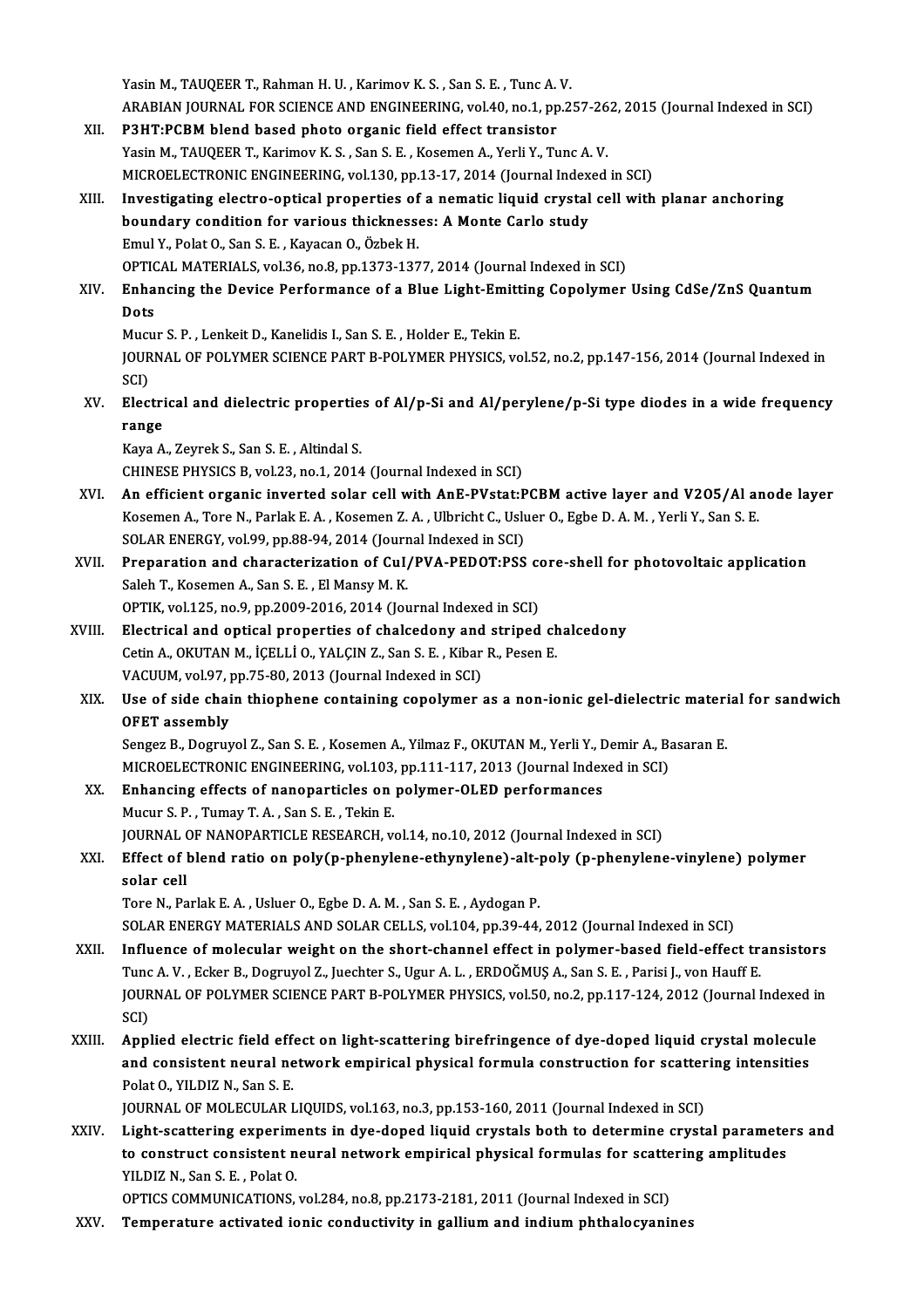San S. E., Okutan M., Nyokong T., Durmus M., Ozturk B. POLYHEDRON, vol.30, no.6, pp.1023-1026, 2011 (Journal Indexed in SCI) XXVI. Light-scattering determination of visco-elastic and electro-optic parameters of azo and POLYHEDRON, vol.30, no.6, pp.1023-1026, 2011 (Journal Indexed in SCI)<br>Light-scattering determination of visco-elastic and electro-optic parameters of azo and<br>anthraquinone dye-doped liquid crystal molecules and consistent Light-scattering determination of visco-elastic<br>anthraquinone dye-doped liquid crystal molecu<br>formula construction for scattering intensities<br>VU DIZ N. Bolat O. San S. E., Kaya N. anthraquinone dye-doped liquid<br>formula construction for scatter<br>YILDIZ N., Polat O., San S. E. , Kaya N.<br>JOUPNAL OE MOLECULAP STRUCTUL formula construction for scattering intensities<br>YILDIZ N., Polat O., San S. E. , Kaya N.<br>JOURNAL OF MOLECULAR STRUCTURE, vol.991, pp.127-135, 2011 (Journal Indexed in SCI)<br>Flostrisal Proporties of 7n Phthalosyanine and Pol YILDIZ N., Polat O., San S. E. , Kaya N.<br>JOURNAL OF MOLECULAR STRUCTURE, vol.991, pp.127-135, 2011 (Journal Indexed in SCI)<br>XXVII. Electrical Properties of Zn-Phthalocyanine and Poly (3-hexylthiophene) Doped Nematic Liquid JOURNA<br>Electric<br>Crystal<br><sup>Korolous</sup> Electrical Properties of Zn-Phthalocyanine and Poly (3-hex)<br>Crystal<br>Karakus Y., OKUTAN M., Kosemen A., San S. E. , Alpaslan Z., Demir A.<br>JOUPNAL OF NANOMATERIALS, 2011 (Journal Indoved in SCD Crystal<br>Karakus Y., OKUTAN M., Kosemen A., San S. E. , Alpaslan Z., Dem<br>JOURNAL OF NANOMATERIALS, 2011 (Journal Indexed in SCI)<br>A novel field offeet transister with dielectris nelymer *se* JOURNAL OF NANOMATERIALS, 2011 (Journal Indexed in SCI)<br>XXVIII. A novel field effect transistor with dielectric polymer gel Kosemen A., San S. E., Okutan M., Dogruyol Z., Demir A., Yerli Y., Sengez B., Basaran E., Yilmaz F. A novel field effect transistor with dielectric polymer gel<br>Kosemen A., San S. E. , Okutan M., Dogruyol Z., Demir A., Yerli Y., Sengez B., Basaran E., Yilr<br>MICROELECTRONIC ENGINEERING, vol.88, no.1, pp.17-20, 2011 (Journal Kosemen A., San S. E., Okutan M., Dogruyol Z., Demir A., Yerli Y., Se<br>MICROELECTRONIC ENGINEERING, vol.88, no.1, pp.17-20, 2011 (J.<br>XXIX. TiO2-Based Organic Hybrid Solar Cells with Mn+2 Doping MICROELECTRONIC ENGINEERING, vol.88, no.1, pp.<br>TiO2-Based Organic Hybrid Solar Cells with M<br>Alparslan Z., Kosemen A., Ornek O., Yerli Y., San S. E.<br>INTERNATIONAL JOURNAL OF BHOTOENERCY nn 1 TiO2-Based Organic Hybrid Solar Cells with Mn+2 Doping<br>Alparslan Z., Kosemen A., Ornek O., Yerli Y., San S. E.<br>INTERNATIONAL JOURNAL OF PHOTOENERGY, pp.1-8, 2011 (Journal Indexed in SCI) Alparslan Z., Kosemen A., Ornek O., Yerli Y., San S. E.<br>INTERNATIONAL JOURNAL OF PHOTOENERGY, pp.1-8, 2011 (Journal Indexed in SCI)<br>XXX. Nonlinear experimental dye-doped nematic liquid crystal optical transmission spectra INTERNATIONAL JOURNAL OF PHOTOENERGY, pp<br>Nonlinear experimental dye-doped nematic<br>neural network empirical physical formulas<br>VU DIZ N. Son S. E., Koveel O. Nonlinear experimental dy<br>neural network empirical<br>YILDIZ N., San S. E. , Koysal O.<br>OPTICS COMMUNICATIONS neural network empirical physical formulas<br>YILDIZ N., San S. E. , Koysal O.<br>OPTICS COMMUNICATIONS, vol.283, no.17, pp.3271-3278, 2010 (Journal Indexed in SCI) XXXI. A novel method to produce nonlinear empirical physical formulas for experimental nonlinear OPTICS COMMUNICATIONS, vol.283, no.17, pp.3271-3278, 2010 (Journal Indexed in SCI)<br>A novel method to produce nonlinear empirical physical formulas for experimental nonlinear<br>electro-optical responses of doped nematic liqui A novel method to produce nonline<br>electro-optical responses of doped<br>YILDIZ N., San S. E. , Okutan M., Kaya H.<br>PHYSICA B CONDENSED MATTER vol 4 electro-optical responses of doped nematic liquid crystals: Feedforward neural net<br>YILDIZ N., San S. E. , Okutan M., Kaya H.<br>PHYSICA B-CONDENSED MATTER, vol.405, no.8, pp.2049-2056, 2010 (Journal Indexed in SCI)<br>Flestrocho YILDIZ N., San S. E. , Okutan M., Kaya H.<br>PHYSICA B-CONDENSED MATTER, vol.405, no.8, pp.2049-2056, 2010 (Journal Index<br>XXXII. Electrochemically grown ZnO nanorods for hybrid solar cell applications<br>Hames Y. Alpaslan Z. Kos PHYSICA B-CONDENSED MATTER, vol.405, no.8, pp.2049-2056, 2010 (Journal Indexed in SCI)<br>Electrochemically grown ZnO nanorods for hybrid solar cell applications<br>Hames Y., Alpaslan Z., Koesemen A., San S. E., Yerli Y.<br>SOLAR E Electrochemically grown ZnO nanorods for hybrid solar cell app<br>Hames Y., Alpaslan Z., Koesemen A., San S. E. , Yerli Y.<br>SOLAR ENERGY, vol.84, no.3, pp.426-431, 2010 (Journal Indexed in SCI)<br>The electrical properties of a f Hames Y., Alpaslan Z., Koesemen A., San S. E. , Yerli Y.<br>SOLAR ENERGY, vol.84, no.3, pp.426-431, 2010 (Journal Indexed in SCI)<br>XXXIII. The electrical properties of a fullerene and CI Acid Red 2 (methyl red) doped E7 ne SOLAR I<br>The ele<br>crystal<br><sup>Olnton</sup> The electrical properties of a fullere<br>crystal<br>Okutan M., San S. E. , Koysal O., Senturk E.<br>DYES AND PICMENTS vol 84, po 3,pp 30 crystal<br>Okutan M., San S. E. , Koysal O., Senturk E.<br>DYES AND PIGMENTS, vol.84, no.3, pp.209-212, 2010 (Journal Indexed in SCI) Okutan M., San S. E. , Koysal O., Senturk E.<br>DYES AND PIGMENTS, vol.84, no.3, pp.209-212, 2010 (Journal Indexed in SCI)<br>XXXIV. Temperature dependency of impedance spectroscopy behaviors in side-chain liquid crystalline DYES ANI<br>Tempera<br>polymer<br><sup>Olnton M</sup> Temperature dependency of impeda<br>polymer<br>Okutan M., Koysal O., San S. E. , Senturk E.<br>JOUPMAL OF NON CRYSTALLINE SOLIDS polymer<br>Okutan M., Koysal O., San S. E. , Senturk E.<br>JOURNAL OF NON-CRYSTALLINE SOLIDS, vol.355, pp.2674-2677, 2009 (Journal Indexed in SCI) XXXV. An experimental optimization study for concentration and laser power effects in the fullerene-C-60 and azo dye doped guest-host liquid crystal systems Okutan M., Koysal O., San S. E., Yakuphanoglu F. OPTICSCOMMUNICATIONS,vol.282,no.22,pp.4413-4417,2009 (Journal Indexed inSCI) Okutan M., Koysal O., San S. E. , Yakuphanoglu F.<br>OPTICS COMMUNICATIONS, vol.282, no.22, pp.4413-4417, 2009 (Journal Indexed in SCI)<br>XXXVI. Construction of all digital closed-loop interferometric fiber optic gyroscope OPTICS CO<br>Construct<br>amplifier<br>Colikel O **Construction of<br>amplifier<br>Celikel O., San S. E.**<br>INDIAN IOUPNAL amplifier<br>Celikel O., San S. E.<br>INDIAN JOURNAL OF PURE & APPLIED PHYSICS, vol.47, no.7, pp.491-500, 2009 (Journal Indexed in SCI)<br>Dual Tune Flestreshromis Devise with Single Wall Cerben Nane Tube Empleyment in Cel Fle Celikel O., San S. E.<br>INDIAN JOURNAL OF PURE & APPLIED PHYSICS, vol.47, no.7, pp.491-500, 2009 (Journal Indexed in SCI)<br>XXXVII. Dual-Type Electrochromic Device with Single Wall Carbon Nano Tube Employment in Gel Electr INDIAN JOURNAL OF PURE & APPLIED PHYSICS, vol.47, no.7, pp.491-<br>Dual-Type Electrochromic Device with Single Wall Carbon Na<br>Kosemen A., San S. E., Yerli Y., Okutan M., Uygun M., Yilmaz F., Celik A.<br>POLYMER ENCINEERING AND S Dual-Type Electrochromic Device with Single Wall Carbon Nano Tube Employment in G<br>Kosemen A., San S. E. , Yerli Y., Okutan M., Uygun M., Yilmaz F., Celik A.<br>POLYMER ENGINEERING AND SCIENCE, vol.49, no.7, pp.1311-1315, 2009 Kosemen A., San S. E. , Yerli Y., Okutan M., Uygun M., Yilmaz F., Celik A.<br>POLYMER ENGINEERING AND SCIENCE, vol.49, no.7, pp.1311-1315, 2009 (Journal Indexed in SCI)<br>XXXVIII. Diffraction efficiency and I-V characterist POLYMEI<br>Diffracti<br>crystals<br><sup>Kovsel O</sup> Diffraction efficiency and I-V characteristics of **1**<br>crystals<br>Koysal O., Okutan M., San S. E. , Nyokong T., Durmus M.<br>MATERIALS CHEMISTRY AND RHYSICS vol.114 pp.911 crystals<br>Koysal O., Okutan M., San S. E. , Nyokong T., Durmus M.<br>MATERIALS CHEMISTRY AND PHYSICS, vol.114, pp.815-820, 2009 (Journal Indexed in SCI)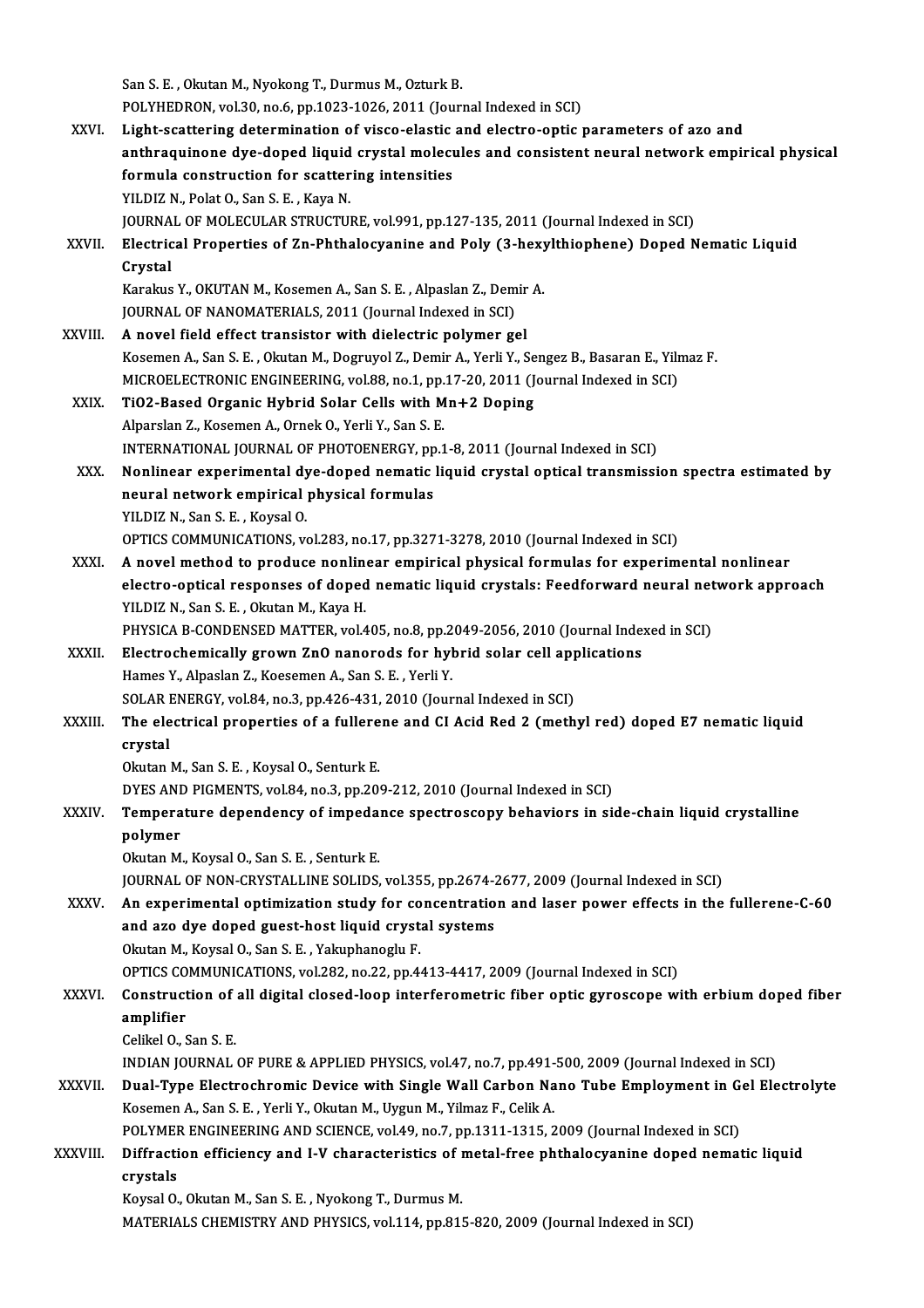| <b>XXXIX</b> | Electro-optical characteristics of photoinduced isomerization in 2,2 '-azobis[5,6-                        |
|--------------|-----------------------------------------------------------------------------------------------------------|
|              | bis(dodecyloxy)quinoxaline]-azo-dye-doped nematic liquid crystals                                         |
|              | Koysal O., Okutan M., San S. E., Dincer F., Ahsen V., Durmus M.                                           |
|              | JOURNAL OF PHYSICS AND CHEMISTRY OF SOLIDS, vol.70, no.2, pp.266-271, 2009 (Journal Indexed in SCI)       |
| XL.          | Design details and characterization of all digital closed-loop interferometric fiber optic gyroscope      |
|              | with superluminescent light emitting diode                                                                |
| XLI.         | Celikel O., San S. E.                                                                                     |
|              | OPTICAL REVIEW, vol.16, no.1, pp.35-43, 2009 (Journal Indexed in SCI)                                     |
|              | Establishment of All Digital Closed-Loop Interferometric Fiber-Optic Gyroscope and Scale Factor           |
|              | Comparison for Open-Loop and All Digital Closed-Loop Configurations                                       |
|              | Celikel O., San S. E.                                                                                     |
|              | IEEE SENSORS JOURNAL, vol.9, pp.176-186, 2009 (Journal Indexed in SCI)                                    |
| XLII.        | Electrical Properties of Mesomorphic Phthalocyanine-Carbon Nanotube Composites                            |
|              | Kilinc N., Ahsen A. S., Atilla D., Guerek A. G., San S. E., Oeztuerk Z. Z., Ahsen V.                      |
|              | SENSOR LETTERS, vol.6, no.4, pp.607-612, 2008 (Journal Indexed in SCI)                                    |
| XLIII.       | Effect on response time and diffraction efficiency of co-usage azo dye and carbon nanoparticle in         |
|              | nematic liquid crystal                                                                                    |
|              | Koysal O, San S E                                                                                         |
|              | SYNTHETIC METALS, vol.158, no.13, pp.527-531, 2008 (Journal Indexed in SCI)                               |
| XLIV.        | Debye type dielectric relaxation in carbon nano-balls' and 4-DMAABCA acid doped E7 coded nematic          |
|              | liquid crystal                                                                                            |
|              | Senturk E., Okutan M., San S. E., Koysal O.                                                               |
|              | JOURNAL OF NON-CRYSTALLINE SOLIDS, vol.354, no.30, pp.3525-3528, 2008 (Journal Indexed in SCI)            |
| XLV.         | Molecular orientation and dielectric anisotropy properties of 4-cyano-4 '-n-heptylbiphenyl-TiO(2)         |
|              | liquid crystal composite<br>Okutan M., Yakuphanoglu F., Koysal O., San S. E., Oweimreen G. A.             |
|              | JOURNAL OF NON-CRYSTALLINE SOLIDS, vol.354, no.30, pp.3529-3532, 2008 (Journal Indexed in SCI)            |
| XLVI.        | Molecular orientation and photorefractive effects in single-wall carbon nanotubes doped nitrile-          |
|              | ester mixture liquid crystals                                                                             |
|              | Koeysal O., Okutan M., San S. E., Dabrowski R., Ecevit F. N.                                              |
|              | MATERIALS CHEMISTRY AND PHYSICS, vol.109, pp.253-256, 2008 (Journal Indexed in SCI)                       |
| <b>XLVII</b> | Carbon nanoparticles in nematic liquid crystals                                                           |
|              | San S. E., Okutan M., Koysal O., Yerli Y.                                                                 |
|              | CHINESE PHYSICS LETTERS, vol.25, no.1, pp.212-215, 2008 (Journal Indexed in SCI)                          |
| XLVIII.      | Diffraction efficiency and conductivity enhancement of nematic liquid crystals by doping star-like        |
|              | fullerenes                                                                                                |
|              | San S. E., Koeysal O., Okutan M., Ecevit F. N.                                                            |
|              | DYES AND PIGMENTS, vol.76, no.1, pp.13-16, 2008 (Journal Indexed in SCI)                                  |
| XLIX.        | Dielectric properties of thiophene based conducting polymers                                              |
|              | Okutan M., Yerli Y., San S. E., Yilmaz F., Gunaydin O., Durak M.                                          |
|              | SYNTHETIC METALS, vol.157, pp.368-373, 2007 (Journal Indexed in SCI)                                      |
| L.           | Temperature dependency of phase transitions in polymer-dispersed nematic liquid crystal mediums           |
|              | Kayacan O, San S.E., Okutan M.                                                                            |
|              | PHYSICA A-STATISTICAL MECHANICS AND ITS APPLICATIONS, vol.377, no.2, pp.523-530, 2007 (Journal Indexed in |
|              | SCI)                                                                                                      |
| LI.          | Temperature dependency of electrical behaviors in single walled carbon nanotube/conducting                |
|              | polymer composites                                                                                        |
|              | San S. E., Yerli Y., Okutan M., Yilmaz F., Gunaydin O., Hames Y.                                          |
|              | MATERIALS SCIENCE AND ENGINEERING B-SOLID STATE MATERIALS FOR ADVANCED TECHNOLOGY, vol.138,               |
|              | no.3, pp.284-288, 2007 (Journal Indexed in SCI)                                                           |
| LII.         | Effect of an azo dye (DR1) on the dielectric parameters of a nematic liquid crystal system                |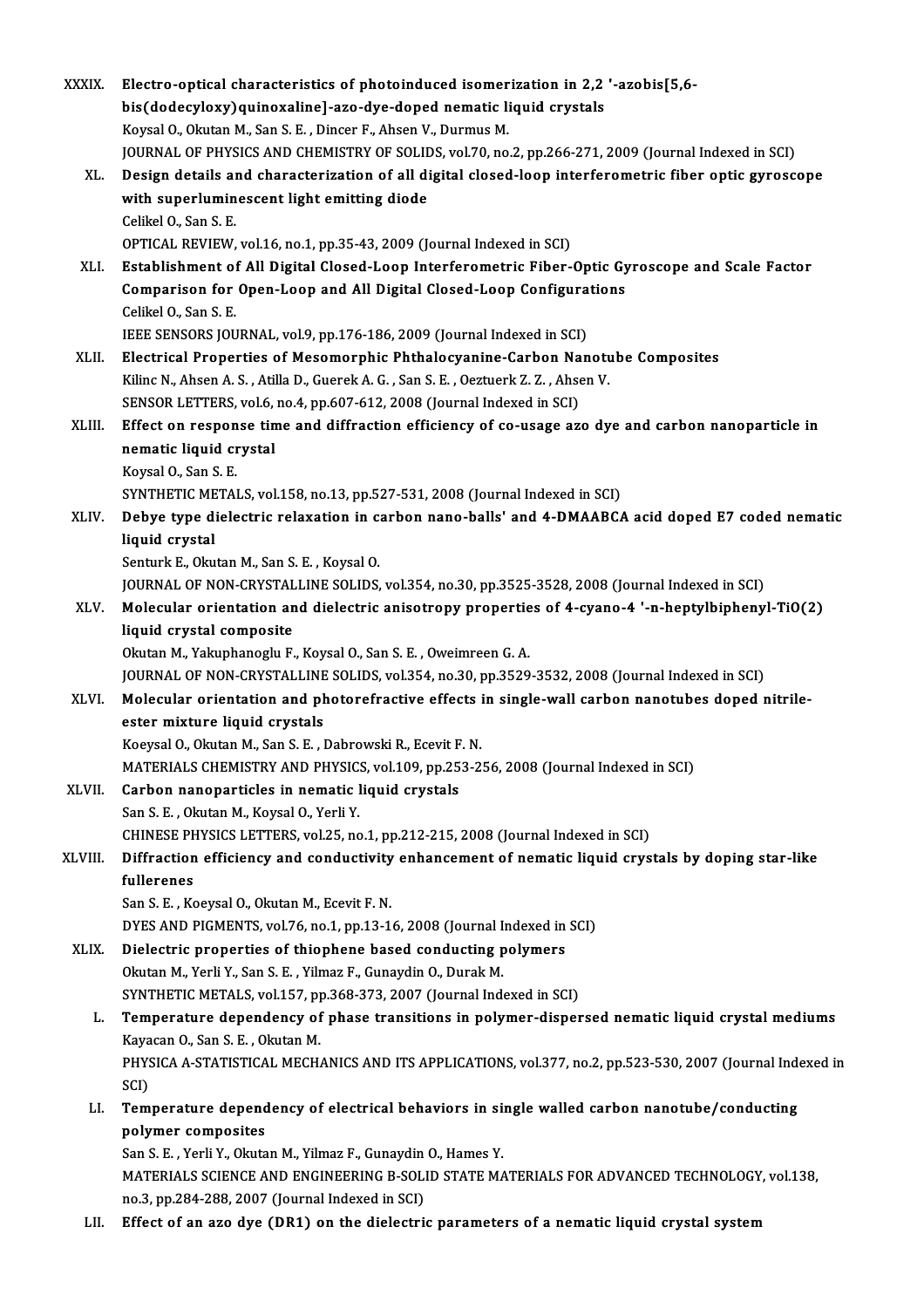Ozder S., Okutan M., Koysal O., Goktas H., San S. E. Ozder S., Okutan M., Koysal O., Goktas H., San S. E.<br>PHYSICA B-CONDENSED MATTER, vol.390, pp.101-105, 2007 (Journal Indexed in SCI)<br>Melecular reorientation bosed diffraction in a bybrid liquid crystal system a Ozder S., Okutan M., Koysal O., Goktas H., San S. E.<br>PHYSICA B-CONDENSED MATTER, vol.390, pp.101-105, 2007 (Journal Indexed in SCI)<br>LIII. Molecular reorientation based diffraction in a hybrid liquid crystal system applicab PHYSICA B-CONDENSED MATTER, vol.390, p<br>Molecular reorientation based diffracti<br>different laser sources simultaneously<br>Kayaal Q. San S. E., Olaitan M. Orden S. Molecular reorientation based diff<br>different laser sources simultaneo<br>Koysal O., San S. E. , Okutan M., Ozder S.<br>DVES AND BICMENTS vol 73 no 1 nn 6 different laser sources simultaneously<br>Koysal O., San S. E. , Okutan M., Ozder S.<br>DYES AND PIGMENTS, vol.73, no.1, pp.65-68, 2007 (Journal Indexed in SCI) Koysal O., San S. E. , Okutan M., Ozder S.<br>DYES AND PIGMENTS, vol.73, no.1, pp.65-68, 2007 (Journal Indexed in SCI)<br>LIV. Diffraction efficiency enhancement caused by employing liquid crystal phthalonitrile derivative i DYES AND PIGMENTS, vol<br>Diffraction efficiency e<br>nematic liquid crystals<br>Kavsal O. Olutan M. San S Diffraction efficiency enhancement caused by employing<br>nematic liquid crystals<br>Koysal O., Okutan M., San S. E. , Durmus M., Ecevit F. N. , Ahsen V.<br>DVES AND PICMENTS vol 72, no 1, np 98, 192, 2007 (Journal Ind nematic liquid crystals<br>Koysal O., Okutan M., San S. E. , Durmus M., Ecevit F. N. , Ahsen V.<br>DYES AND PIGMENTS, vol.73, no.1, pp.98-102, 2007 (Journal Indexed in SCI)<br>Diffrection officiency and dialectric relayation proper Koysal O., Okutan M., San S. E. , Durmus M., Ecevit F. N. , Ahsen V.<br>DYES AND PIGMENTS, vol.73, no.1, pp.98-102, 2007 (Journal Indexed in SCI)<br>LV. Diffraction efficiency and dielectric relaxation properties of nickel p DYES AND PIGI<br>Diffraction ef<br>liquid crystal<br>Kovsel O. Olart Diffraction efficiency and dielectric relaxation properties of<br>liquid crystal<br>Koysal O., Okutan A., Durmus M., Yakuphanoglu F., San S. E. , Ahsen V.<br>SYNTHETIC METALS, vol.156, no.1, np.58,64,2006 (Journal Indoved) liquid crystal<br>Koysal O., Okutan A., Durmus M., Yakuphanoglu F., San S. E. , Ahsen V.<br>SYNTHETIC METALS, vol.156, no.1, pp.58-64, 2006 (Journal Indexed in SCI)<br>Megnetically steered liquid envetal penetube switch. Koysal O., Okutan A., Durmus M., Yakuphanoglu F., San S. E. , Ahsen V.<br>SYNTHETIC METALS, vol.156, no.1, pp.58-64, 2006 (Journal Indexed i<br>LVI. Magnetically steered liquid crystal-nanotube switch<br>DIERKING I., San S. E. SYNTHETIC METALS,<br>Magnetically steere<br>DİERKİNG I., San S. E.<br>APRLIED PHYSICS LE APPLIED PHYSICS LETTERS, vol.87, no.23, 2005 (Journal Indexed in SCI) DİERKİNG I., San S. E.<br>APPLIED PHYSICS LETTERS, vol.87, no.23, 2005 (Journal Indexed in SCI)<br>LVII. Impedance spectroscopy and dielectric anisotropy-type analysis in dye-doped nematic liquid crystals<br>having different prolim APPLIED PHYSICS LETTERS, vol.87, no.23, 2005<br>Impedance spectroscopy and dielectric an<br>having different preliminary orientations<br>Olutan M. Veluphanesly E. San S. E., Kaysal O Impedance spectroscopy and dielectric an<br>having different preliminary orientations<br>Okutan M., Yakuphanoglu F., San S. E. , Koysal O.<br>PHYSICA P. CONDENSED MATTER vol 269 np 3 having different preliminary orientations<br>Okutan M., Yakuphanoglu F., San S. E. , Koysal O.<br>PHYSICA B-CONDENSED MATTER, vol.368, pp.308-317, 2005 (Journal Indexed in SCI) LVIII. Dielectric properties of laser-induced conditions in a hybrid composite made by doping a side-chain liquid crystalline polymer San S.E., Okutan M., Koysal O., Ono H. liquid crystalline polymer<br>San S. E. , Okutan M., Koysal O., Ono H.<br>JOURNAL OF NON-CRYSTALLINE SOLIDS, vol.351, pp.2764-2767, 2005 (Journal Indexed in SCI)<br>Laser indused dielectric anisotrony of a bybrid liquid crystal com San S. E. , Okutan M., Koysal O., Ono H.<br>JOURNAL OF NON-CRYSTALLINE SOLIDS, vol.351, pp.2764-2767, 2005 (Journal Indexed in SCI)<br>LIX. Laser-induced dielectric anisotropy of a hybrid liquid crystal composite made up of **JOURNAL OF NC<br>Laser-induced<br>fullerene C60**<br>San S-E - Koyse Laser-induced dielectric an<br>fullerene C60<br>San S. E. , Koysal O., Okutan M.<br>JOUPMAL OE NON CRYSTALLI fullerene C60<br>San S. E. , Koysal O., Okutan M.<br>JOURNAL OF NON-CRYSTALLINE SOLIDS, vol.351, pp.2798-2801, 2005 (Journal Indexed in SCI)<br>A novel bybrid composite employing rhodomine 6C and fullerene C60 under the sem San S. E. , Koysal O., Okutan M.<br>JOURNAL OF NON-CRYSTALLINE SOLIDS, vol.351, pp.2798-2801, 2005 (Journal Indexed in SCI)<br>LX. A novel hybrid composite employing rhodamine 6G and fullerene C60 under the same liquid cryst JOURNAL OF NON-CRYSTALLINE SOLIE<br>A novel hybrid composite employin<br>structure for dynamic holography<br>San S E - Kaysel Q - Olntan M A novel hybrid composite<br>structure for dynamic holo<br>San S. E. , Koysal O., Okutan M.<br>ARAPIAN JOURNAL FOR SCIEN structure for dynamic holography<br>San S. E. , Koysal O., Okutan M.<br>ARABIAN JOURNAL FOR SCIENCE AND ENGINEERING, vol.30, pp.337-341, 2005 (Journal Indexed in SCI)<br>Determination of phase transition from nomatis to isotronis s San S. E. , Koysal O., Okutan M.<br>ARABIAN JOURNAL FOR SCIENCE AND ENGINEERING, vol.30, pp.337-341, 2005 (Journal Indexed in SCI)<br>LXI. Determination of phase transition from nematic to isotropic state in carbon nano-balls' d ARABIAN JOURNAL FOR SCIENCE AND ENGINEERING, vol.30, pp.337-341, 2005 (Journal of phase transition from nematic to isotropic state in carbonematic liquid crystals by electrical conductivity-dielectric measurements<br>OVUTAN M Determination of phase transition from nematic t<br>nematic liquid crystals by electrical conductivity-<br>OKUTAN M., San S. E., BASARAN E., YAKUPHANOGLU F.<br>PHYSICS LETTERS A vol 330 no 6 nn 461, 465, 3005 (L nematic liquid crystals by electrical conductivity-dielectric measurem<br>OKUTAN M., San S. E. , BASARAN E., YAKUPHANOGLU F.<br>PHYSICS LETTERS A, vol.339, no.6, pp.461-465, 2005 (Journal Indexed in SCI)<br>Investigation of refract OKUTAN M., San S. E. , BASARAN E., YAKUPHANOGLU F.<br>PHYSICS LETTERS A, vol.339, no.6, pp.461-465, 2005 (Journal Indexed in SCI)<br>LXII. Investigation of refractive index dispersion and electrical properties in carbon nano-bal PHYSICS LETTERS A, vol.33<br>Investigation of refracti<br>nematic Liquid crystals<br>OVUTAN M, San S, E, KÖV Investigation of refractive index dispersion and<br>nematic Liquid crystals<br>OKUTAN M., San S. E. , KÖYSAL O., YAKUPHANOGLU F.<br>puvsica P. CONDENSED MATTER, vol 362 pp.180-19. nematic Liquid crystals<br>OKUTAN M., San S. E. , KÖYSAL O., YAKUPHANOGLU F.<br>PHYSICA B-CONDENSED MATTER, vol.362, pp.180-186, 2005 (Journal Indexed in SCI)<br>Dielectric spectrosseny analysis of molecular reorientation in dye do OKUTAN M., San S. E. , KÖYSAL O., YAKUPHANOGLU F.<br>PHYSICA B-CONDENSED MATTER, vol.362, pp.180-186, 2005 (Journal Indexed in SCI)<br>LXIII. Dielectric spectroscopy analysis of molecular reorientation in dye doped nematic liqui PHYSICA B-CONDENSED MATTER, vol.362, pp.<br>Dielectric spectroscopy analysis of moleo<br>having different preliminary orientation Dielectric spectroscopy an<br>having different preliminal<br>Okutan M., San S. E. , Koysal O.<br>DYES AND PICMENTS, vol.65 having different preliminary orientation<br>Okutan M., San S. E. , Koysal O.<br>DYES AND PIGMENTS, vol.65, no.2, pp.169-174, 2005 (Journal Indexed in SCI) LXIV. Detector based calibration of solar UV radiometers in laboratory environments with high accuracy DurakM.,SanS.E. ,AslanM. Detector based calibration of solar UV radiometers in laborator<br>Durak M., San S. E. , Aslan M.<br>MEASUREMENT, vol.37, no.3, pp.213-217, 2005 (Journal Indexed in SCI)<br>The influence of comme rediation on the cleatre optical sh LXV. The influence of gamma radiation on the electro-optical characteristics of CR-39 polymer MEASUR<br>The infl<br>San S. E.<br>JOUPMA! JOURNAL OF RADIOLOGICAL PROTECTION, vol.25, no.1, pp.93-96, 2005 (Journal Indexed in SCI)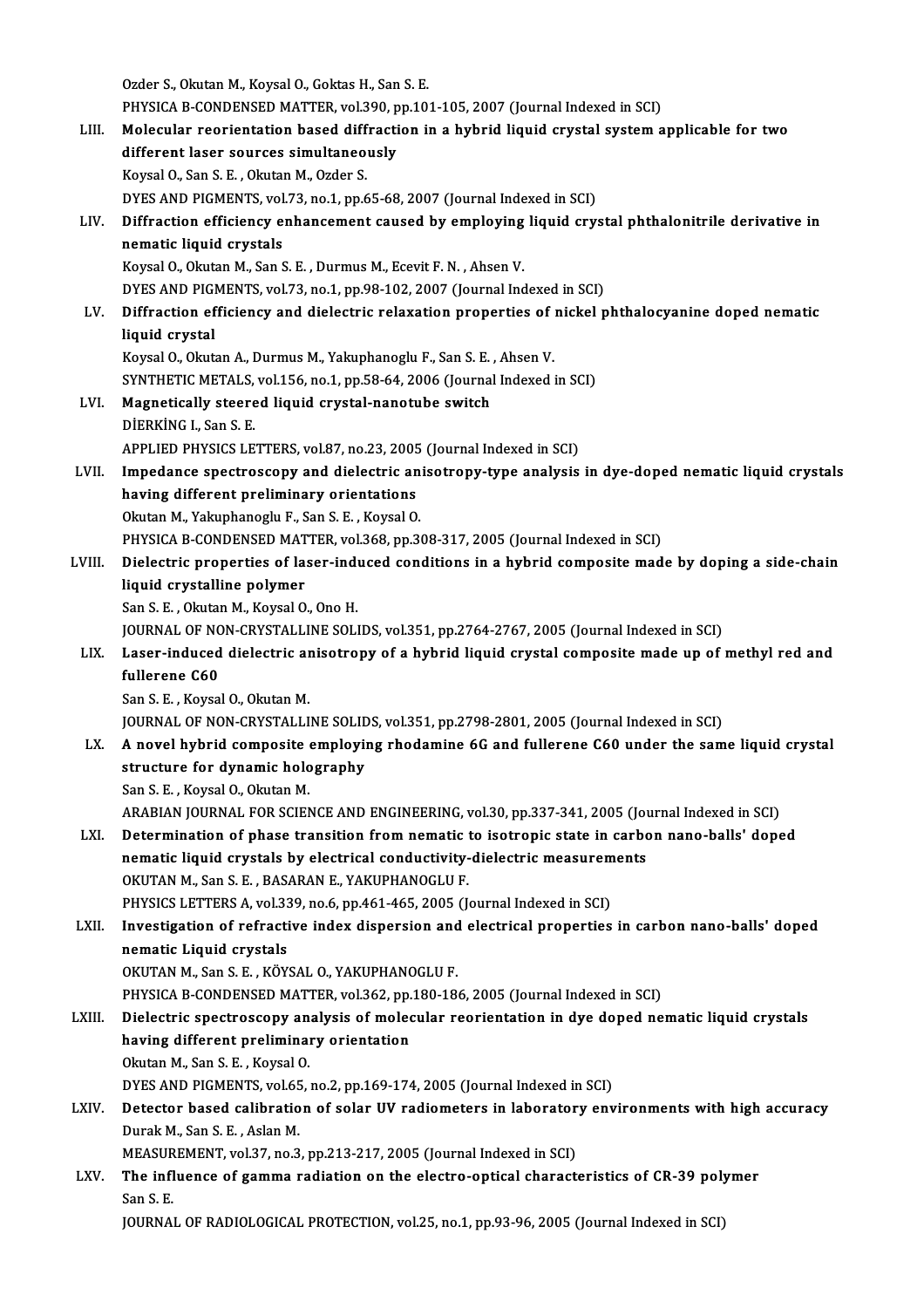| LXVI.         | Molecular reorientation based diffraction in dihydropyridin doped nematic liquid crystal film<br>San S. E., Koysal O., Okutan M. |
|---------------|----------------------------------------------------------------------------------------------------------------------------------|
|               | DYES AND PIGMENTS, vol.63, no.3, pp.239-242, 2004 (Journal Indexed in SCI)                                                       |
| LXVII.        | Dielectric properties of a side-chain liquid crystalline polymer under laser induced circumstances                               |
|               | San S. E., Okutan M., Koysal O., Ono H., Kawatsuki N.                                                                            |
|               | OPTICS COMMUNICATIONS, vol.238, pp.79-84, 2004 (Journal Indexed in SCI)                                                          |
| LXVIII.       | Determination of the refractive index dispersion of thick films by continuous wavelet transform                                  |
|               | Ozder S., Koysal O., San S. E., Ecevit F.                                                                                        |
|               | THIN SOLID FILMS, vol 458, pp.257-262, 2004 (Journal Indexed in SCI)                                                             |
| LXIX.         | Holographic recording study of a hybrid liquid crystal system doped with dye and fullerene                                       |
|               | San S. E., Koysal O., Ecevit F., Ozder S., Dvornikov D.                                                                          |
|               | SYNTHETIC METALS, vol.142, pp.283-286, 2004 (Journal Indexed in SCI)                                                             |
| LXX.          | Simultaneous determination of refractive index and thickness of multilayer dielectric films by                                   |
|               | discrete Fourier transform                                                                                                       |
|               | Koysal O., San S. E., Ozder S.                                                                                                   |
|               | OPTICS COMMUNICATIONS, vol.230, pp.273-278, 2004 (Journal Indexed in SCI)                                                        |
| <b>LXXI</b>   | CdO/Cu2O solar cells by chemical deposition                                                                                      |
|               | HAMES Y, San S E                                                                                                                 |
|               | SOLAR ENERGY, vol.77, no.3, pp.291-294, 2004 (Journal Indexed in SCI)                                                            |
| <b>LXXII</b>  | An outstanding holographic composite employing methyl red and fullerene C60 under the same                                       |
|               | liquid crystal structure                                                                                                         |
|               | San S E, Koysal O                                                                                                                |
|               | DISPLAYS, vol.24, pp.209-212, 2003 (Journal Indexed in SCI)                                                                      |
| LXXIII.       | Effect of laser illumination on the electro optical characters of dye doped nernatic liquid crystals                             |
|               | Okutan M., Koysal O., San S. E.                                                                                                  |
|               | DISPLAYS, vol.24, no.2, pp.81-84, 2003 (Journal Indexed in SCI)                                                                  |
| <b>LXXIV</b>  | A novel approach for the determination of birefringence dispersion in nematic liquid crystals by                                 |
|               | using the continuous wavelet transform                                                                                           |
|               | Koysal O., San S. E., Ozder S., Ecevit F.                                                                                        |
|               | MEASUREMENT SCIENCE AND TECHNOLOGY, vol.14, no.6, pp.790-795, 2003 (Journal Indexed in SCI)                                      |
| <b>LXXV</b>   | Molecular reorientation-based grating diffraction in dye-doped nematic liquid crystals with red                                  |
|               | pumping source                                                                                                                   |
|               | San S. E., Koysal O., Ecevit F.                                                                                                  |
|               | OPTICS COMMUNICATIONS, vol.212, pp.405-409, 2002 (Journal Indexed in SCI)                                                        |
| <b>LXXVI.</b> | MHD stability in axisymmetric multiple mirror geometry                                                                           |
|               | Cakir S., San S. E., Mirnov V., Oke G.                                                                                           |
|               | FUSION TECHNOLOGY, vol.35, pp.215-217, 1999 (Journal Indexed in SCI)                                                             |

# Articles Published in Other Journals

I. Triangular-shaped zinc oxide nanoparticles enhance the device performances of inverted OLEDs Mucur S.P., Tumay T.A., Birdoaan S., San S.E., TEKİN E. Nano-Structures and Nano-Objects, vol.1, pp.7-14, 2015 (Refereed Journals of Other Institutions)

# 1988 - Nano-Structures and Nano<br>Books & Book Chapters

ooks & Book Chapter:<br>I. İstatistiksel Mekanik<br>Mikaikada E. SANS E. I. İstatistiksel Mekanik<br>Mikailzade F., SAN S. E. Papatya Yayıncılık, İstanbul, 2009